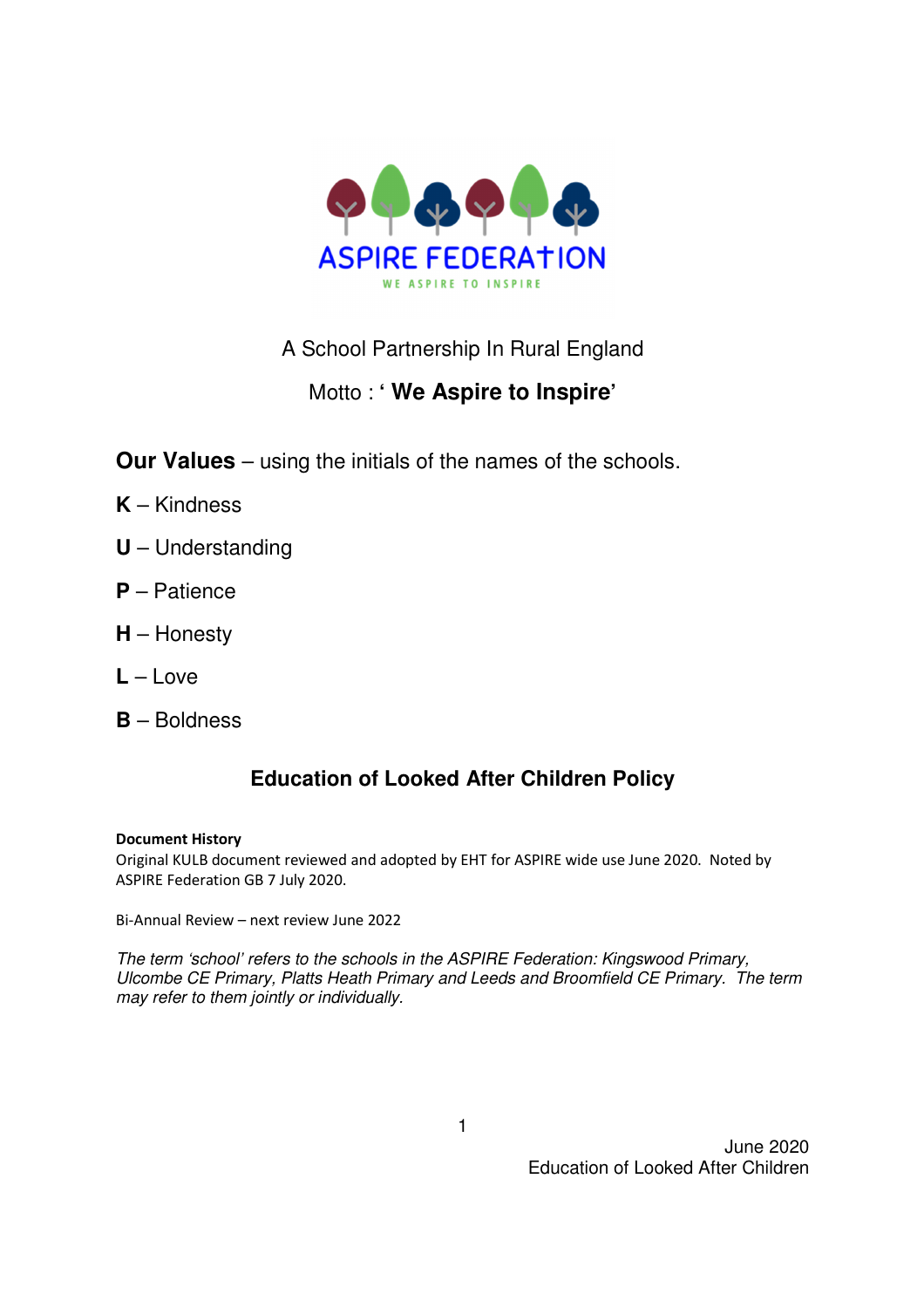# **Education of Looked After Children Policy**

## **Contents**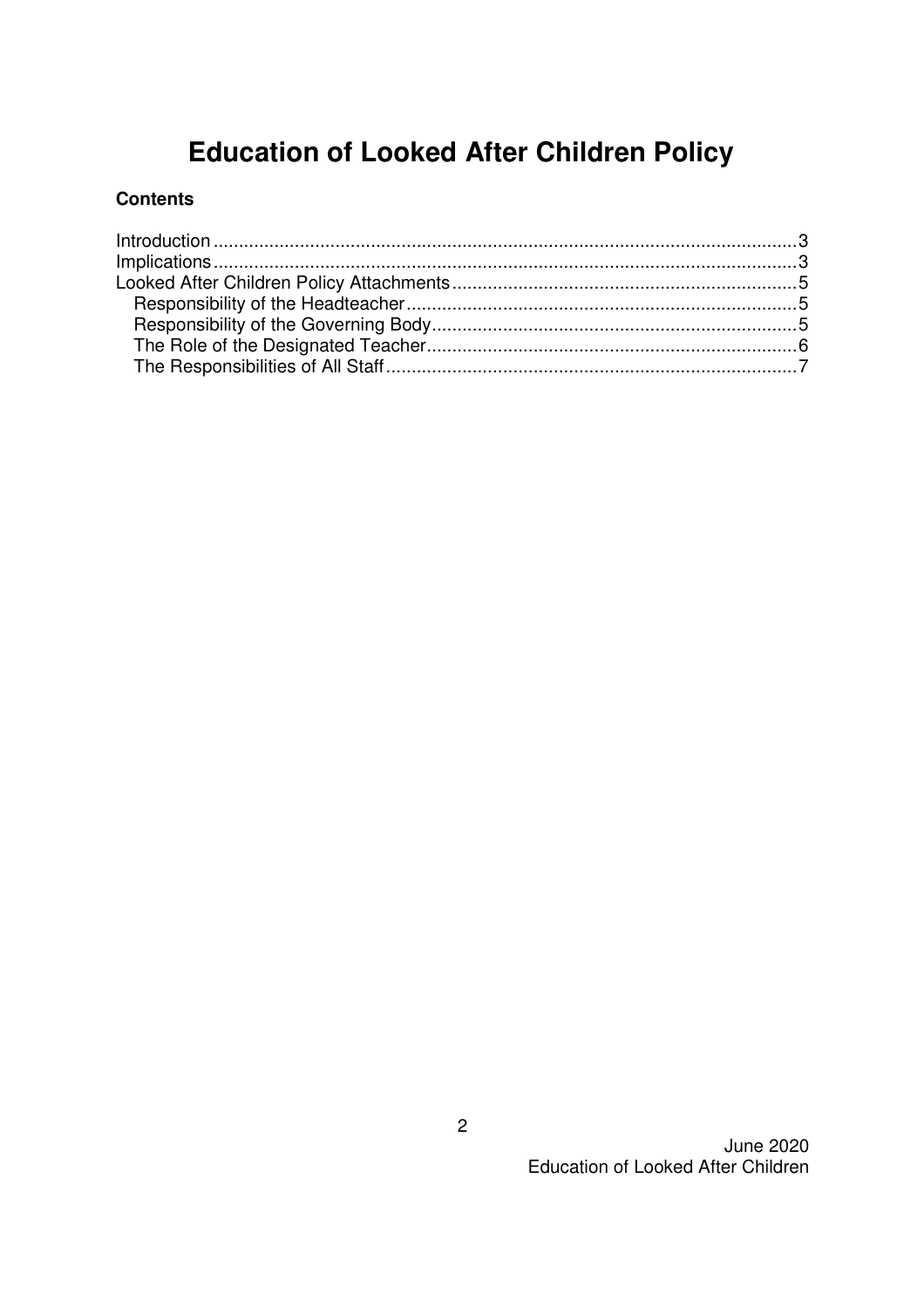## **Introduction**

Nationally, Looked After Children significantly underachieve and are at greater risk of exclusion compared with their peers. Schools have a major part to play in ensuring that Looked After Children are enabled to be healthy, stay safe, enjoy, achieve, make a positive contribution to society and achieve economic well being, in line with Every Child Matters.

Helping Looked After Children succeed and providing a better future for them is a key priority for Kent County Council and Kent schools. This policy takes account of:

- The County Council's duty under Section 52 of the Children Act 2004 to promote the educational achievement of Looked After Children (LAC).
- The Education (Admission of Looked After Children) (England) Regulations 2006.
- Relevant DfES guidance to Governing Bodies (Supporting Looked After Learners: A Practical Guide for School Governors).

ASPIRE's approach to supporting the educational achievement of Looked After Children is based on the following principles:

- Prioritising education.
- Promoting attendance.
- Targeting support.
- Having high expectations.
- Promoting inclusion through challenging and changing attitudes.
- Achieving stability and continuity.
- Early intervention and priority action.
- Listening to children.
- Promoting health and wellbeing.
- Reducing exclusions and promoting stability.
- Working in partnership with carers, social workers and other professionals.

#### **Implications**

As for all our pupils, our school is committed to helping every Looked After Child to achieve the highest standards they can, including supporting aspirations to achieve in further and higher education. This can be measured by improvement in their achievements and attendance.

ASPIRE governing bodies are committed to providing quality education for all pupils and will:

• Ensure a Designated Teacher for Looked After Children is identified and enabled to carry out the responsibilities set out below.

June 2020 Education of Looked After Children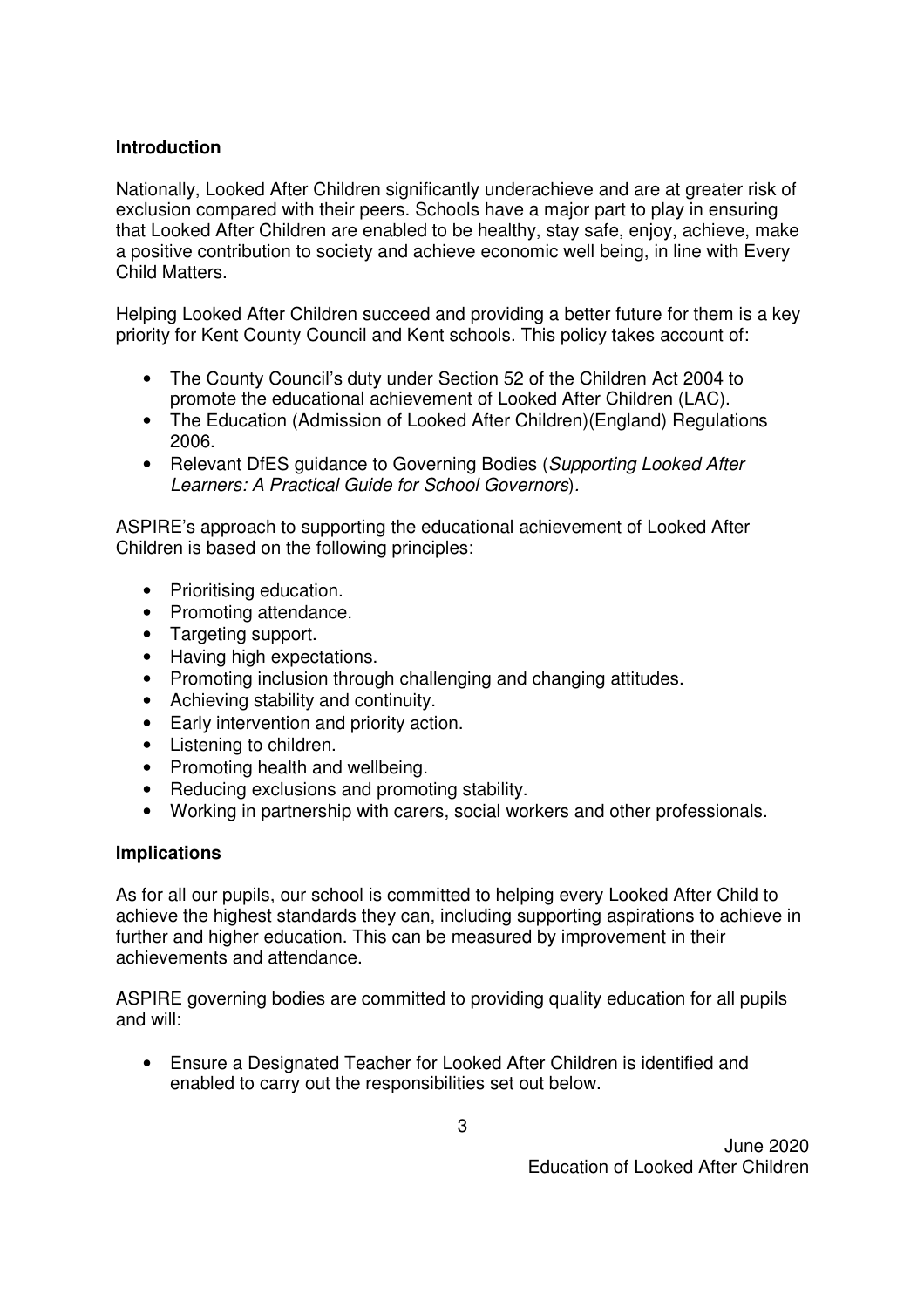- Ensure a Personal Education Plan is put in place, implemented and regularly reviewed for every Looked After Child, in line with Kent's guidance on Personal Education Plans.
- Identify a governor as Designated Governor for Looked After Children.

This policy links with a number of other school policies and it is important that Governors have regard to the needs of Looked After Children when reviewing them:

- Oversubscription criteria.
- The School Code of Conduct.
- Behaviour Policy.
- Discipline Policy.
- Home School Agreement.
- Anti-bullying Policy.
- Equal Opportunities Policy.
- Policy on Racial Harassment.
- Child Protection Policy.
- Special Educational Needs Policy.

The school will champion the needs of Looked After Children, raise awareness and challenge negative stereotypes about them, in order to ensure that they achieve to the highest level possible.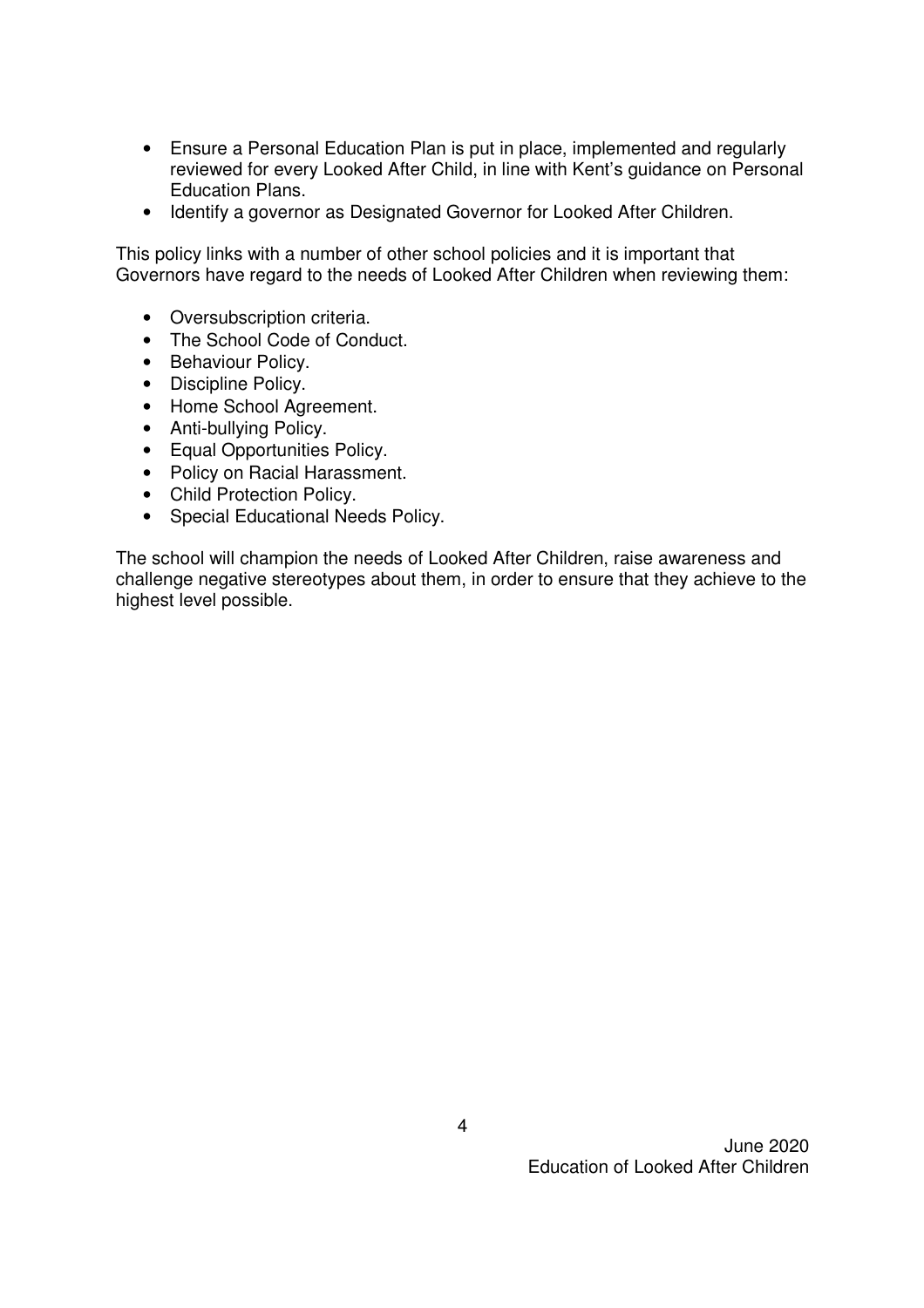## **Looked After Children Policy Attachments**

#### **Responsibility of the Headteacher**

Identify a Designated Teacher for Looked After Children, whose role is set out below. It is essential that another appropriate person is identified quickly should the Designated Teacher leave the school or take sick leave.

- Ensure that procedures are in place to monitor the admission, progress, attendance and any exclusions of Looked After Children and take action where progress, conduct or attendance is below expectations.
- Report on the progress, attendance and conduct of Looked After Children. OFSTED now select a number of Looked After Children, tracking their results and the support they have received.
- Ensure that staff in school receive relevant training and are aware of their responsibilities under this policy and related guidance.

#### **Responsibility of the Governing Body**

- Identify a nominated Governor for Looked After Children.
- Ensure that all Governors are fully aware of the legal requirements and guidance on the education of Looked After Children.
- Ensure the school has an overview of the needs and progress of Looked After Children.
- Allocate resources to meet the needs of Looked After Children.
- Ensure the school's other policies and procedures support their needs.

Procedures: the Governing Body will:

- Monitor the academic progress of Local After Children, through an annual report (see below).
- Ensure that Looked After Children are given top priority when applying for places in accordance with the school's oversubscription criteria.
- Work to prevent exclusions and reduce time out of school, by ensuring the school implements policies and procedures to ensure Looked After Children achieve and enjoy their time at the school, by recognising the extra problems caused by excluding them and by not excluding them except as a last resort.
- Ensure that the school has a Designated Teacher, and that the Designated Teacher is enabled to carry out his or her responsibilities as below.
- Support the Headteacher, the Designated Teacher and other staff in ensuring that the needs of Looked After Children are recognised and met.
- Receive a report once a year setting out:
- The number of looked-after pupils on the school's roll (if any).
- Their attendance, as a discreet group, compared to other pupils.
- Their SAT scores, as a discreet group, compared to other pupils.
- The number of fixed term and permanent exclusions (if any).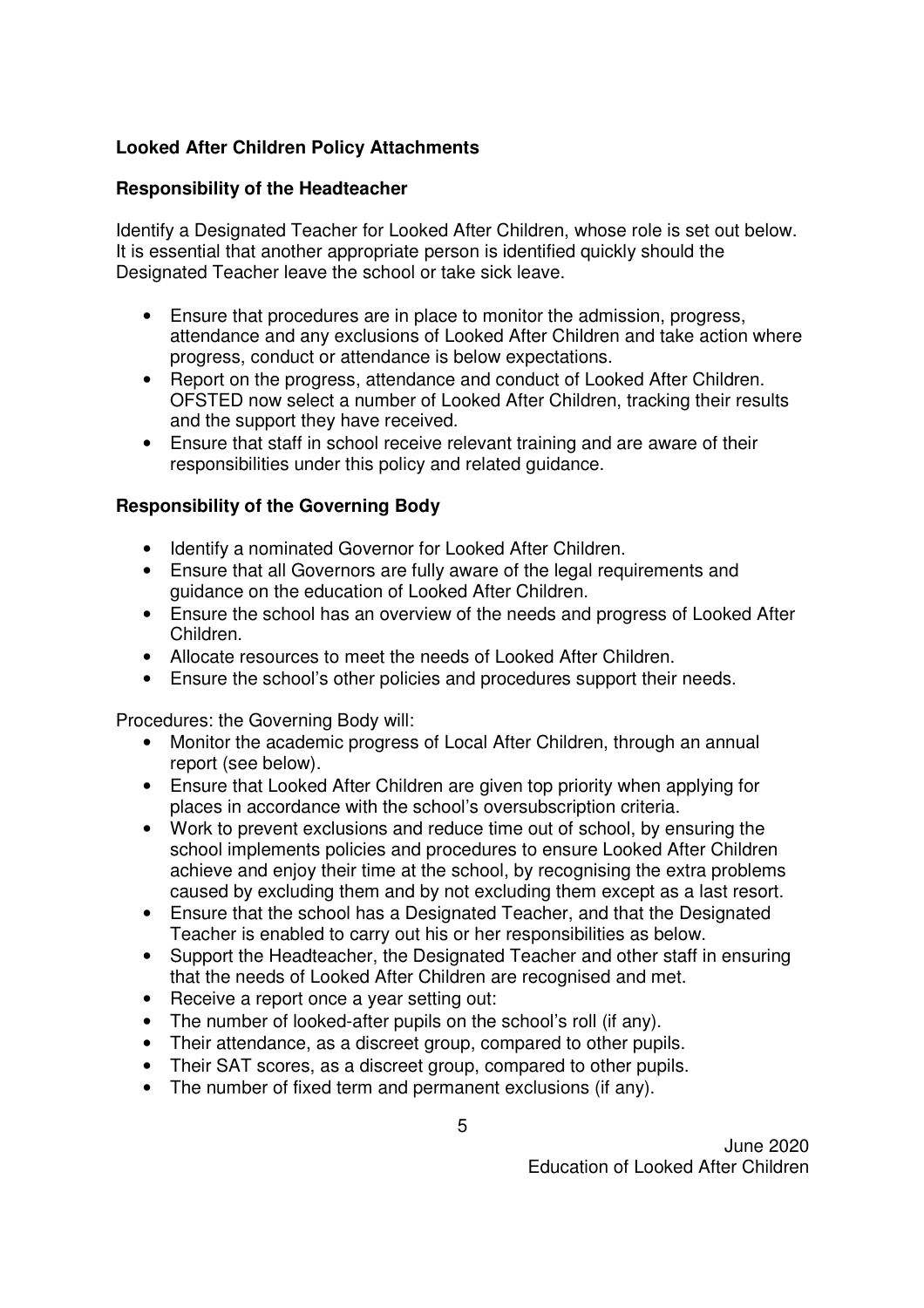- The destinations of pupils who leave the school.
- The information for this report should be collected and reported in ways that preserve the anonymity and respect the confidentiality of the pupils concerned.

#### **The Role of the Designated Teacher**

Government Guidance says that the Designated Teacher should be "someone with sufficient authority to make things happen who should be an advocate for Looked After Children, assessing services and support, and ensuring that the school shares and supports high expectations for them."

Governors should be aware that all schools are already required to have a designated teacher for LAC. It is strongly recommended that this person should be a member of the Senior Management Team. Training for Designated Teachers has been and will continue to be available through our Looked After Children Education Adviser Team. Governors should also be aware that OFSTED will focus on Looked After Children, monitoring how the School has promoted their inclusion and attainment and the effectiveness of joint working with other services involved with them.

Our Designated Teacher will:

- Ensure a welcome and smooth induction for the child and their carer, using the Personal Education Plan to plan for that transition in consultation with the child's social worker
- Ensure that a Personal Education Plan is completed with the child, the social worker, the foster carer and any other relevant people, at least two weeks before the Care Plan reviews.
- Ensure that each Looked After Child has an identified member of staff that they can talk to. This need not be the Designated Teacher, but should be based on the child's own wishes. Members of staff who take on this role may need to be supported by someone from the school's pastoral staff. They should also be alert to any child protection issues, any disclosures that pupils may make, and know what action to take. They should link closely therefore with the school's Designated Teacher for Child Protection.
- Track academic progress and target support appropriately
- Co-ordinate any support for the Looked After Children that is necessary within school.
- Ensure confidentiality for individual pupils, sharing personal information on a need to know basis.
- Encourage Looked After Children to join in extra-curricular activities and out of school learning.
- Ensure, as far as possible, attendance at planning and review meetings.
- Act as an advisor to staff and Governors, raising their awareness of the needs of Looked After Children.
- Set up timely meetings with relevant parties where the pupil is experiencing difficulties in school or is at risk of exclusion.